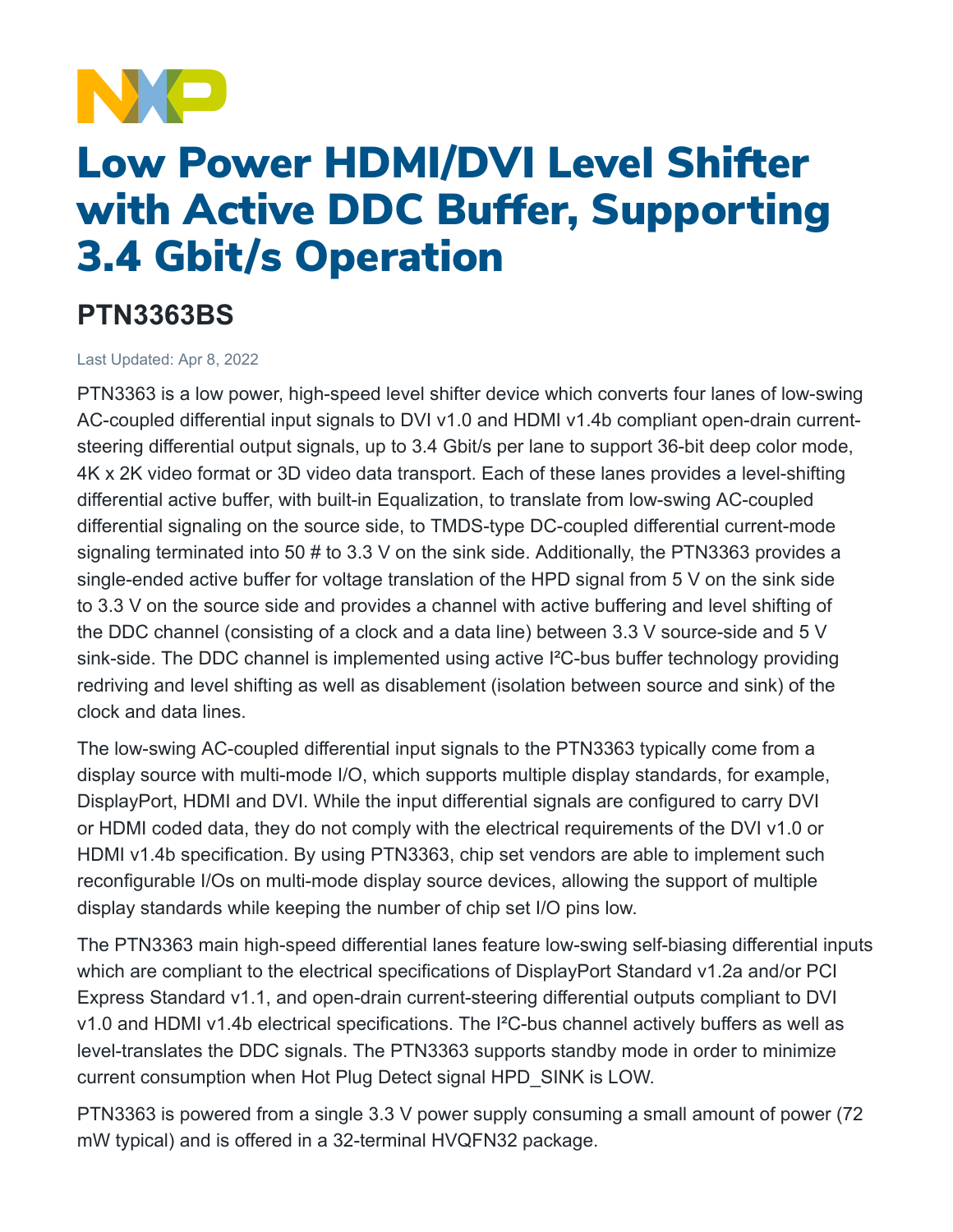**PTN3363 Block Diagram Block Diagram**